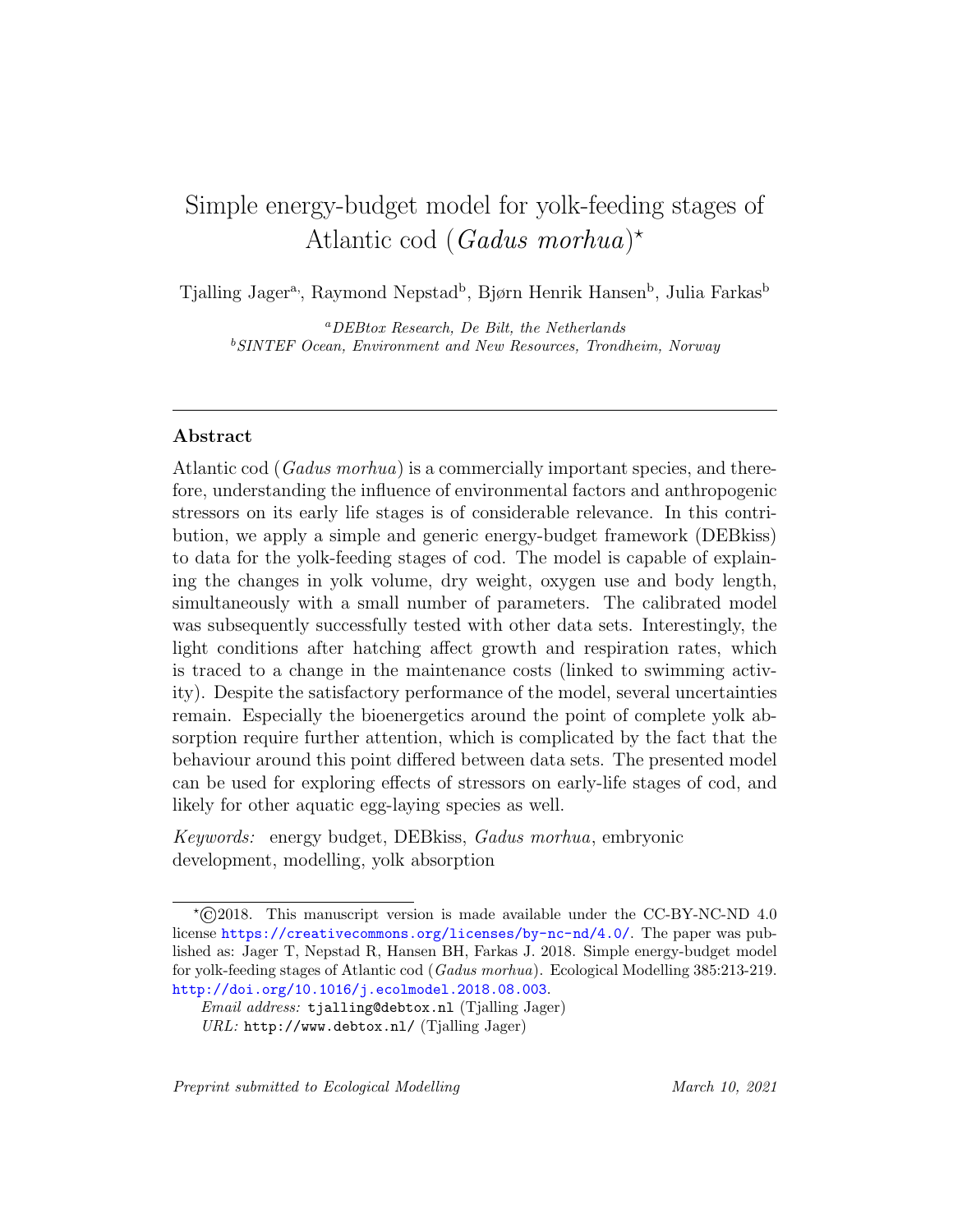## 1. Introduction

Atlantic cod (Gadus morhua) is a fish species of substantial economic importance, and therefore there is considerable interest in the effects of environmental factors and stressors (such as temperature and xenobiotics) on its life history. The early-life stages of fish are crucial for recruitment of both natural and cultured fish stocks [\(Kamler,](#page-18-0) [2008\)](#page-18-0), and are regularly specifically sensitive to chemical stress (see e.g., [Petersen and Kristensen,](#page-19-0) [1998;](#page-19-0) [Massei](#page-18-1) [et al.,](#page-18-1) [2015\)](#page-18-1). Interpreting, understanding and ultimately predicting stressor effects on the life history requires bioenergetic models [\(Jager et al.,](#page-18-2) [2013\)](#page-18-2). In all animals, food is used to fuel the energy-demanding processes of maintenance, activity, growth, development and reproduction. In doing so, the individual needs to obey the conservation laws for mass and energy, which helps to structure the modelling efforts.

The yolk-feeding stages are of particular interest from a bioenergetic viewpoint as most of them can be considered as semi-closed systems [\(Heming and](#page-17-0) [Buddington,](#page-17-0) [1988\)](#page-17-0): practically all of the energy that the developing embryo uses for its development is locked inside the egg in the form of endogenous yolk. This makes them ideal objects to study the effects of environmental factors and stresses on their energy budget. Specific bioenergetic models have been proposed for fish development over the yolk-feeding stages [\(Beer](#page-17-1) [and Anderson,](#page-17-1) [1997;](#page-17-1) [Jaworski and Kamler,](#page-18-3) [2002\)](#page-18-3), but we aim for a more general treatment, embedding the yolk stages into the rest of the life cycle and linking fish to other animal species. Dynamic Energy Budget (DEB) theory [\(Jusup et al.,](#page-18-4) [2017;](#page-18-4) [Sousa et al.,](#page-19-1) [2010\)](#page-19-1) offers such a generic and inclusive bioenergetics representation, covering the entire life cycle (from egg to death) for all forms of life. The DEBkiss framework [\(Jager et al.,](#page-18-2) [2013;](#page-18-2) [Jager,](#page-18-5) [2016\)](#page-18-5) is derived from DEB theory by applying several simplifications to ease parameterisation, interpretation and practical applications, such as in interpreting the effects of chemical stress [\(Barsi et al.,](#page-16-0) [2014\)](#page-16-0) and ocean acidification [\(Jager et al.,](#page-18-6) [2016\)](#page-18-6).

The most prominent simplification in DEBkiss is the removal of 'reserve' as a state variable in the model. For many applications, this turns out to be an acceptable simplification (see list of papers at [http://www.debtox.](http://www.debtox.info/debkiss_appl.html) [info/debkiss\\_appl.html](http://www.debtox.info/debkiss_appl.html)). The result is a simple model for bioenergetics of (ectothermic) animals over their entire life cycle, including the embryonic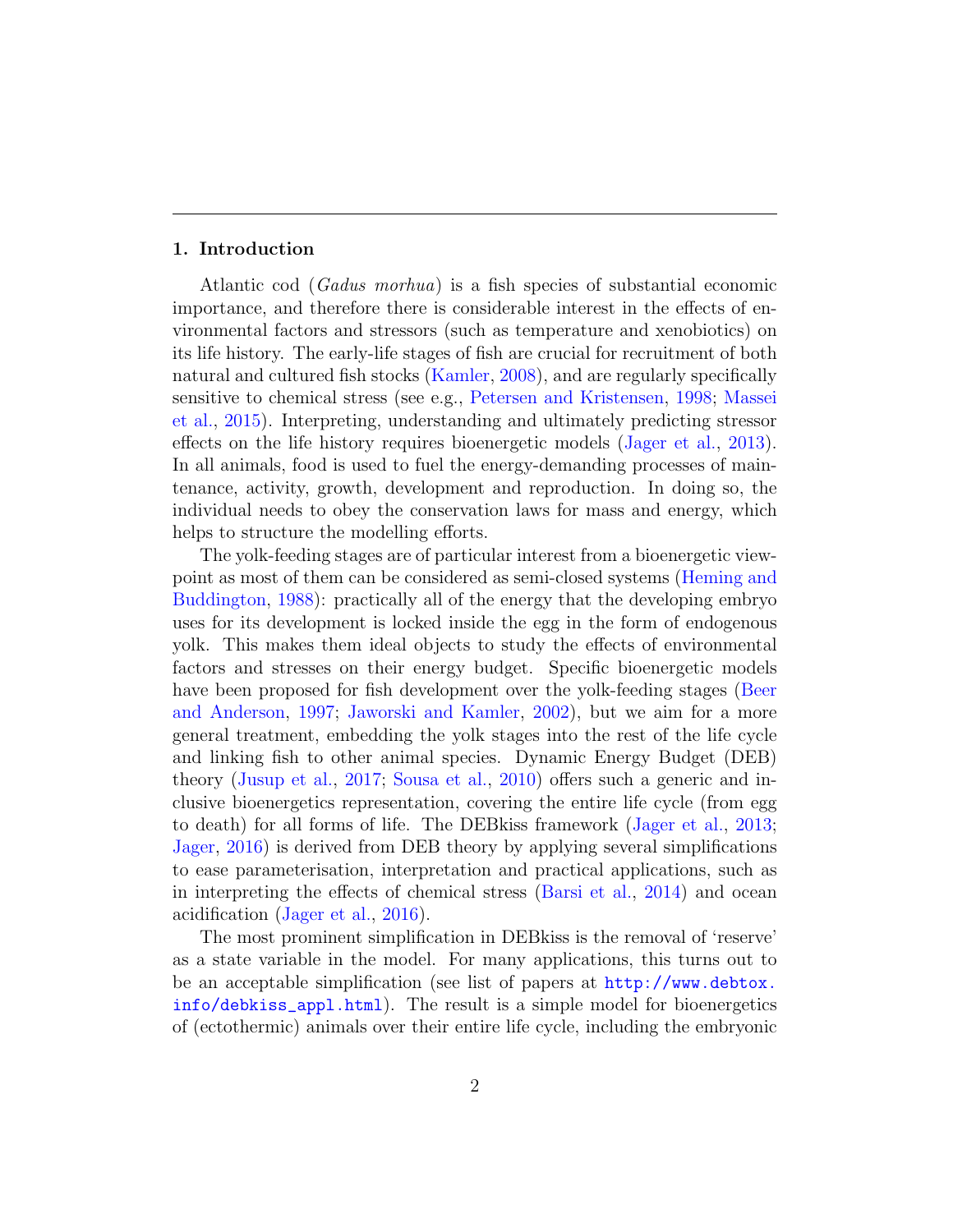

<span id="page-2-0"></span>and fluxes are for assimilation  $(J_A)$ , maintenance  $(J_M)$ , growth  $(J_V)$  and maturation food availability for juveniles (zero when no food is present). Grey circle is a split of the assimilation flux, with a fraction of  $\kappa$  allocated to maintenance and growth. Figure 1: Schematic representation of the DEBkiss model for embryos and juveniles; in a DEB context, the transition from embryo to juvenile is defined by the start of (the ability for) external feeding. State variables are egg buffer or yolk  $(W_B)$  and structure  $(W_V)$ ,  $(J_H)$ . The scaled functional response f is 1 for embryos (ad libitum) and depends on

stages [\(Jager et al.,](#page-18-2) [2013;](#page-18-2) [Barsi et al.,](#page-16-0) [2014\)](#page-16-0). However, for eggs, the removal of reserve required some additional thought. DEB theory considers the yolk as part of the reserve, and clearly, no model for embryo bioenergetics can work without a state variable that considers yolk. In DEBkiss, yolk is treated as a buffer, handed over by the mother to the egg, which is assimilated, in a similar fashion as assimilation of food by the free-swimming feeding stages. This assumption is quite similar to the assumptions made for yolk absorption by [Beer and Anderson](#page-17-1) [\(1997\)](#page-17-1) and [Jaworski and Kamler](#page-18-3) [\(2002\)](#page-18-3).

To test the performance of the simple DEBkiss model for egg development and yolk feeding, we apply it to data for the Atlantic cod. Once parameterised and tested, this model may prove to be useful to interpret and predict the effects of environmental changes and stressor effects on the yolk-feeding stages of cod. As the DEBkiss model is generic, it can then likely be applied to other fish species (and even other egg-laying animals) as well.

# 2. Methods

## 2.1. Basic model for embryos

A detailed description of DEBkiss can be found elsewhere [\(Jager et al.,](#page-18-2) [2013;](#page-18-2) [Jager,](#page-18-5) [2016\)](#page-18-5); below a summary is given as far as relevant for the early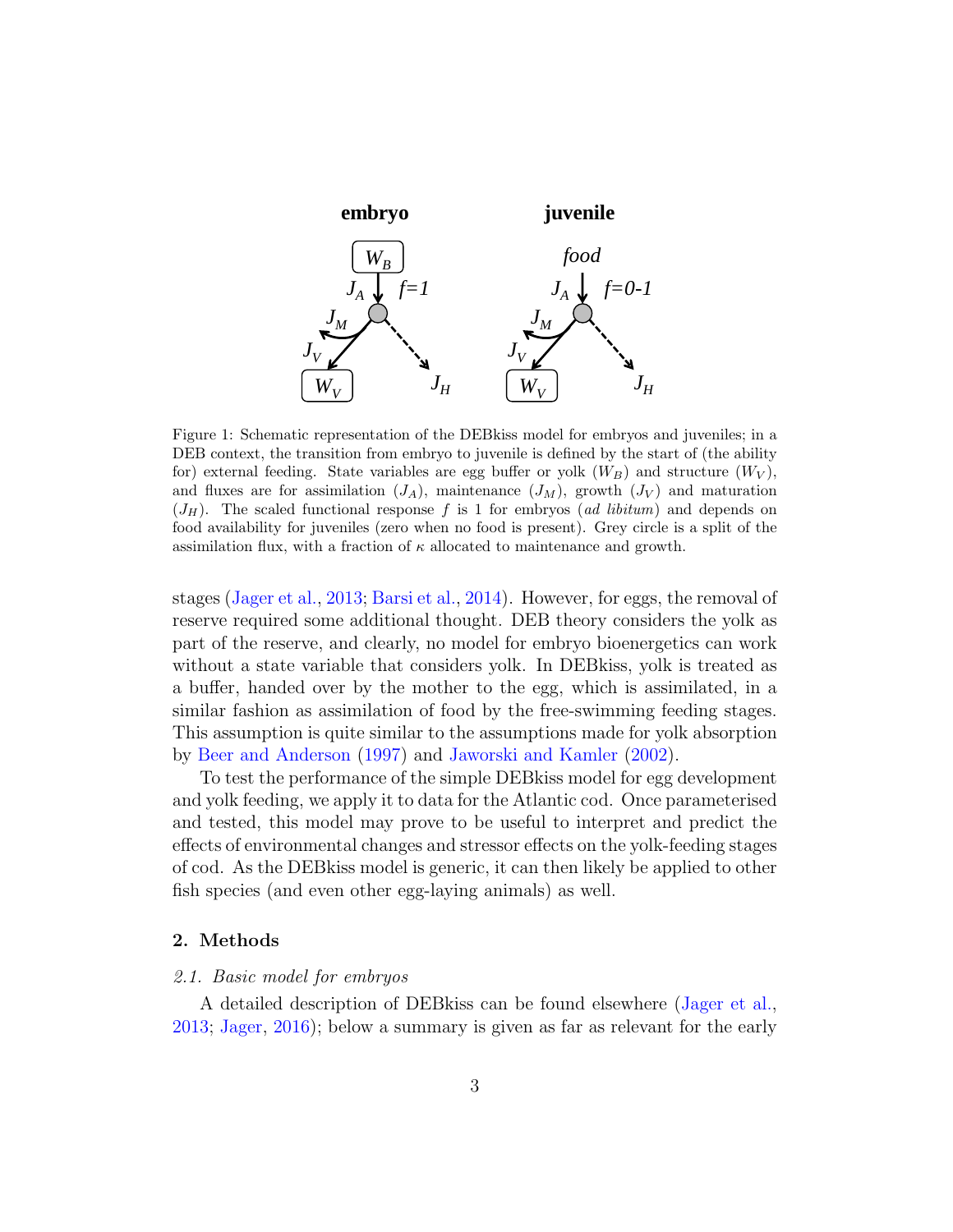life stages (reproduction is excluded from the model description here). The model structure for these stages is schematically shown in Figure [1,](#page-2-0) and all symbols used in this study are summarised in Table [1.](#page-8-0) Note that in DEB terminology, the embryo is the initial stage of the life cycle where the animal does not feed exogeneously, and the juvenile stage starts with the ability to feed exogeneously. The points of hatching and metamorphosis (the end of the larval stage) are not stage switches from an energetic viewpoint.

Over its early development, the embryo goes through a series of events, for cod described in detail by [Hall et al.](#page-17-2) [\(2004\)](#page-17-2). These events represent major changes in morphology of the embryo, but for our DEBkiss model, all this detail will be ignored. The egg is treated as consisting of two state variables: the mass of the egg buffer  $W_B$  (representing the yolk) and the mass of structure  $W_V$  (representing the embryo or larvae without the yolk sac). The egg buffer is assimilated at a rate  $J_A$ , and structural mass increases with a growth flux  $J_V$ :

$$
\frac{d}{dt}W_B = -J_A \quad \text{until } W_B = 0 \text{, with } W_B(0) = W_{B0} \tag{1}
$$

$$
\frac{d}{dt}W_V = J_V \quad \text{with } W_V(0) = W_{V0}
$$
\n(2)

To facilitate the links between mass, surface area, and body length, it is practical to work with volumetric length  $(L)$ , which is the cubic root of structural volume (using the dry-weight density  $d_V$ ). Volumetric length can in turn be linked to more practical length measures  $(L_w, e.g., standard$  length, SL, in fish) by a shape-correction coefficient  $(\delta_M)$ :

$$
L^3 = \frac{W_V}{d_V} \quad \text{and } L_w = \frac{L}{\delta_M} \tag{3}
$$

Reported water content for cod larvae (4.5-10 mm SL) is around 85% [\(Finn](#page-17-3) [et al.,](#page-17-3) [2002\)](#page-17-3). This implies that we can use  $d_V = 0.15$  mg/mm<sup>3</sup> as a reasonable estimate for the density of structure. In our calibration data set [\(Finn et al.,](#page-17-4) [1995\)](#page-17-4), yolk is expressed as a volume, and hence we also need a dry-weight density for the egg buffer  $(d_B)$ . We leave this as a free parameter to be estimated in the fit to the data, as we have no direct information on the yolk properties. Measurements on total fresh eggs [\(Finn et al.,](#page-17-4) [1995\)](#page-17-4) suggest a value close to  $0.07 \text{ mg/mm}^3$ .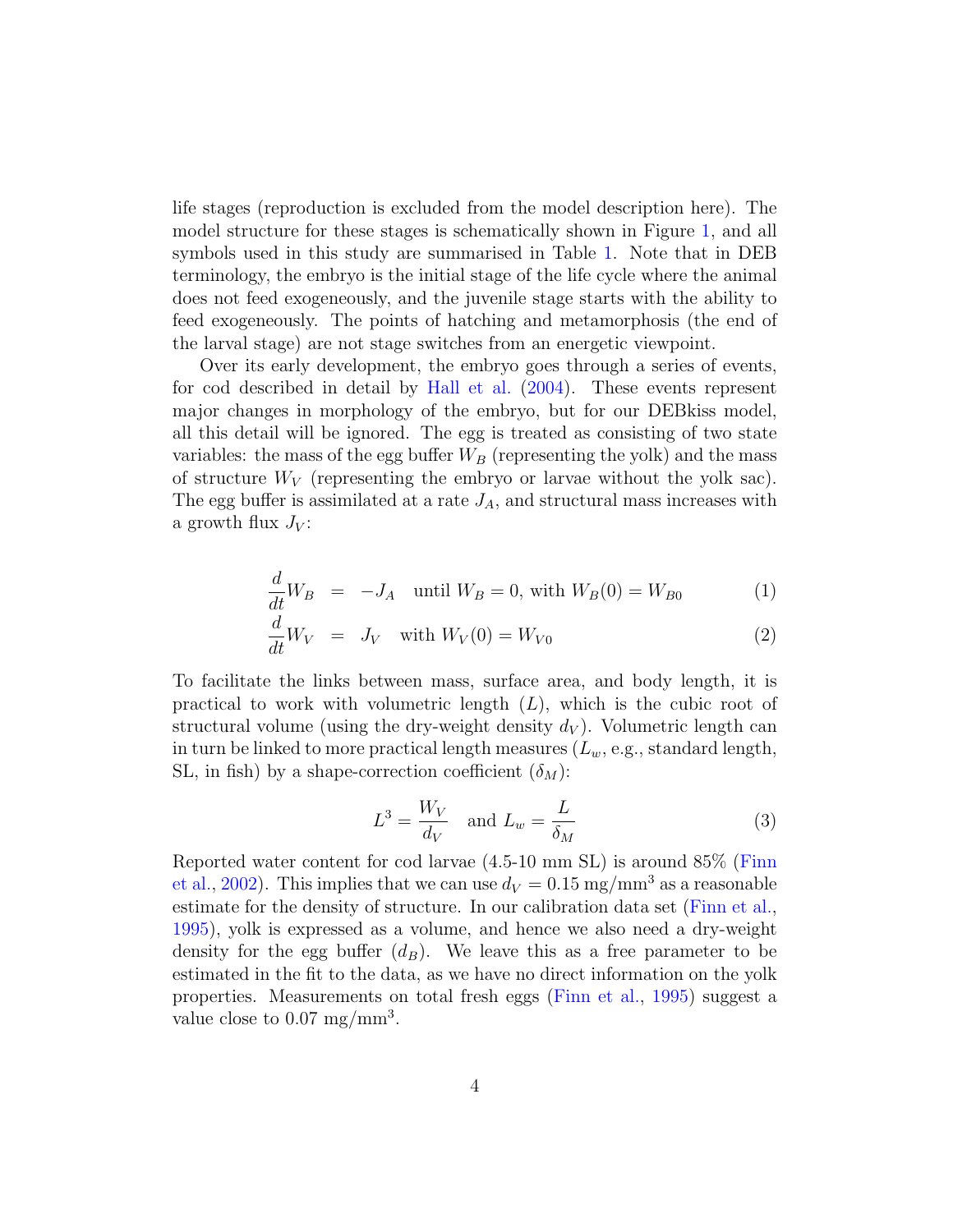Next, we need to fill in the mass fluxes for the various processes. The assimilation flux  $(J_A)$  is proportional to a surface area of the animal, and the maintenance flux  $(J_M)$  to a volume. A fraction  $\kappa$  of the assimilation flux is used (with a certain efficiency,  $y_{VA}$ ) for growth  $(J_V)$ ; the remainder (here denoted as  $J_H$ ) is assumed to be dissipated. In the DEB context, the flux  $J_H$ is used for maturity and maturity maintenance; even though these processes are not explicitly followed here, specification of this flux is needed to close the mass balance and for the calculation of respiration rates later on. The mass fluxes are defined as follows:

$$
J_A = f J_{Am}^a L^2 \quad \text{(if } W_B > 0 \text{ then } f = 1\text{)}\tag{4}
$$

$$
J_M = J_M^v L^3 \tag{5}
$$

$$
J_V = y_{VA}(\kappa J_A - J_M) \tag{6}
$$

$$
J_H = (1 - \kappa)J_A \tag{7}
$$

The scaled functional response f is included in the assimilation flux  $J_A$ , and is a function of food availability (1 represents ad libitum conditions and 0 complete starvation). For yolk-feeding stages, we assume  $f = 1$  until yolk runs out. However, what happens when the larva starts to feed exogeneously? The larvae obtain the ability to feed after development of a functional jaw and hindgut [\(Hall et al.,](#page-17-2) [2004\)](#page-17-2), which is generally before the yolk is fully exhausted [\(Kamler,](#page-18-0) [2008;](#page-18-0) [Heming and Buddington,](#page-17-0) [1988\)](#page-17-0). This implies that we, at some point, need to consider two food sources. We leave the question of mixed feeding open at the moment, as no food was offered to the animals in the experiments that we use. The resulting instantaneous switch from  $f = 1$ to  $f = 0$  is unrealistic in detail; in practice, we will likely see a smoother transition from yolk-feeding to starvation.

# 2.2. Response to starvation and temperature

When the allocated assimilation flux  $\kappa J_A$  is insufficient to cover the maintenance costs  $J_M$ , the animal needs to deviate from the rules provided above. [Jager et al.](#page-18-2) [\(2013\)](#page-18-2) proposed a simple model to deal with this problem in two stages (see supporting information). Here, we can simplify the model to a single stage as we assumed an instantaneous switch from  $f = 1$  to  $f = 0$ when yolk runs out. In the absence of yolk or external food, the animal will shrink, i.e., use structural tissue to pay the maintenance cost:

$$
J_V = -J_M/y_{AV} \text{ and } J_H = 0 \tag{8}
$$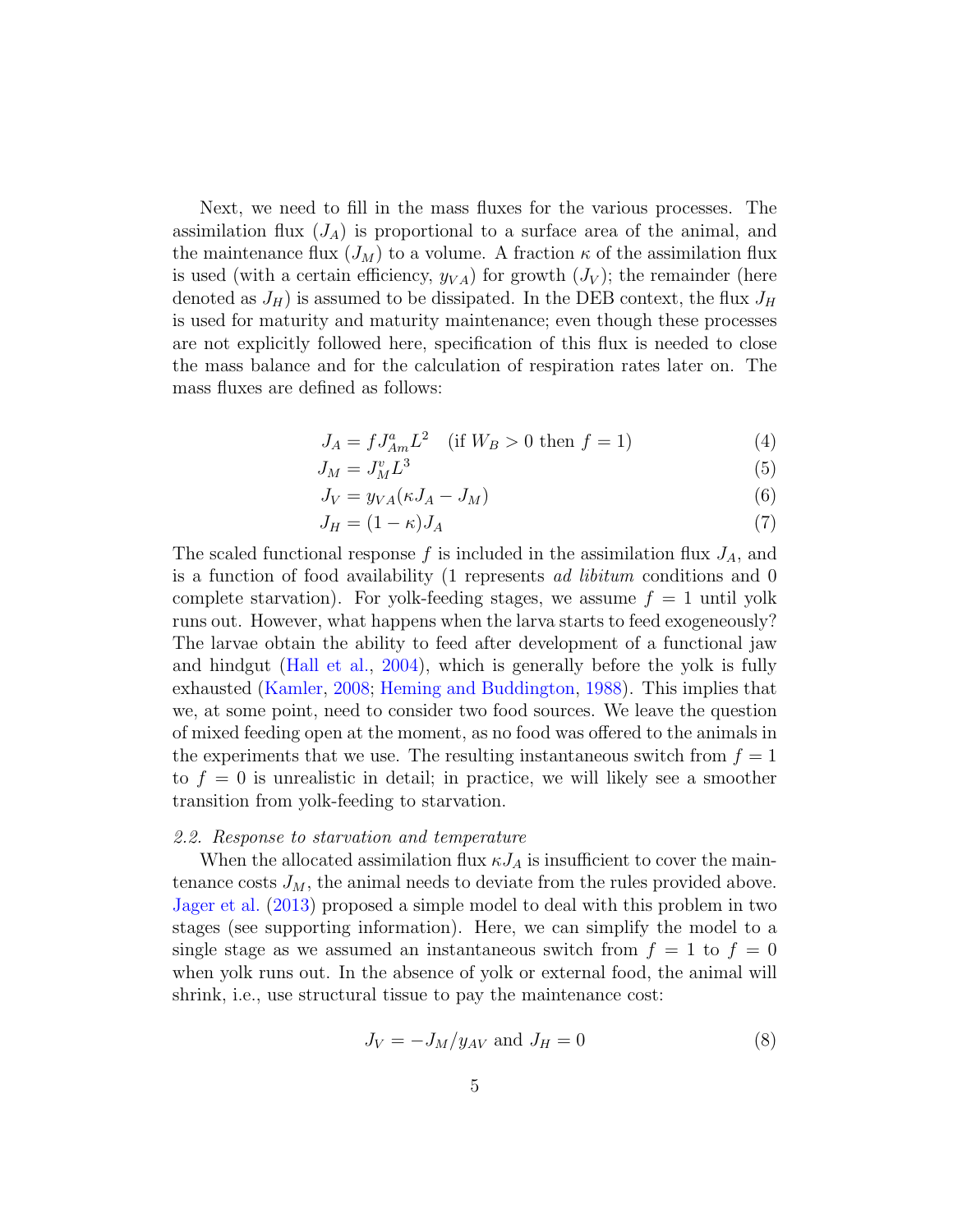Shrinking (negative value for  $J_V$ ) implies that  $W_V$  will decrease, but not necessarily  $L_w$ . If we use standard length as our size measure, it will be determined by the length of the notochord, which is unlikely capable of shrinking.

Temperature is clearly an important factor for the bioenergetics, and increasing the temperature speeds up development [\(Geffen et al.,](#page-17-5) [2006\)](#page-17-5). In DEB applications, it is generally assumed that all rate constants (with a dimension that includes 'per time') scale in the same way with temperature. We can use the Arrhenius relationship to scale from a reference temperature  $T^*$  to the actual temperature  $T$  (both in Kelvin). All rate constants have to be multiplied by:

$$
F_T = \exp\left(\frac{T_A}{T^*} - \frac{T_A}{T}\right) \tag{9}
$$

<span id="page-5-0"></span>where  $T_A$  is the Arrhenius temperature in Kelvin. [Lika et al.](#page-18-7) [\(2011\)](#page-18-7) suggest a value of 8000 K as typical value.

# 2.3. Link between mass fluxes and oxygen use

Measurements of oxygen use provide valuable insights into the bioenergetics of the yolk-feeding stages. They are easier to interpret than measurements on the externally-feeding stages: the embryos continue all of the regular metabolic work during the measurement of oxygen use, as they have a constant supply of energy. In contrast, feeding stages will usually be fasted for some time before measurement, with unclear consequences for the bioenergetics (see [Jager and Ravagnan,](#page-18-8) [2016\)](#page-18-8). Oxygen use is related to the mass fluxes that dissipate. The total dissipation flux  $(J_D)$ , as relevant in the context of the early life stages, is given by:

$$
J_D = J_M + J_H + J_{Vo} \tag{10}
$$

<span id="page-5-1"></span>Where  $J_{V<sub>o</sub>}$  indicates the overhead costs for growth or shrinking:

$$
J_{V_o} = \begin{cases} J_V(1 - y_{VA})/y_{VA} & \text{if } J_V \ge 0\\ J_V(y_{AV} - 1) & \text{if } J_V < 0 \end{cases}
$$
(11)

The dissipation flux is a mass flux (in mg of assimilates per day). In practice, respiration is often expressed in terms of oxygen use. To convert this mass flux to moles of oxygen, we need the carbon content of biomass or yolk for the species  $(d_C;$  we take 0.4 mg/mg as a representative value), the molar mass of carbon (12 g/mol), and the respiratory quotient  $(F_{RQ})$ . This quotient is the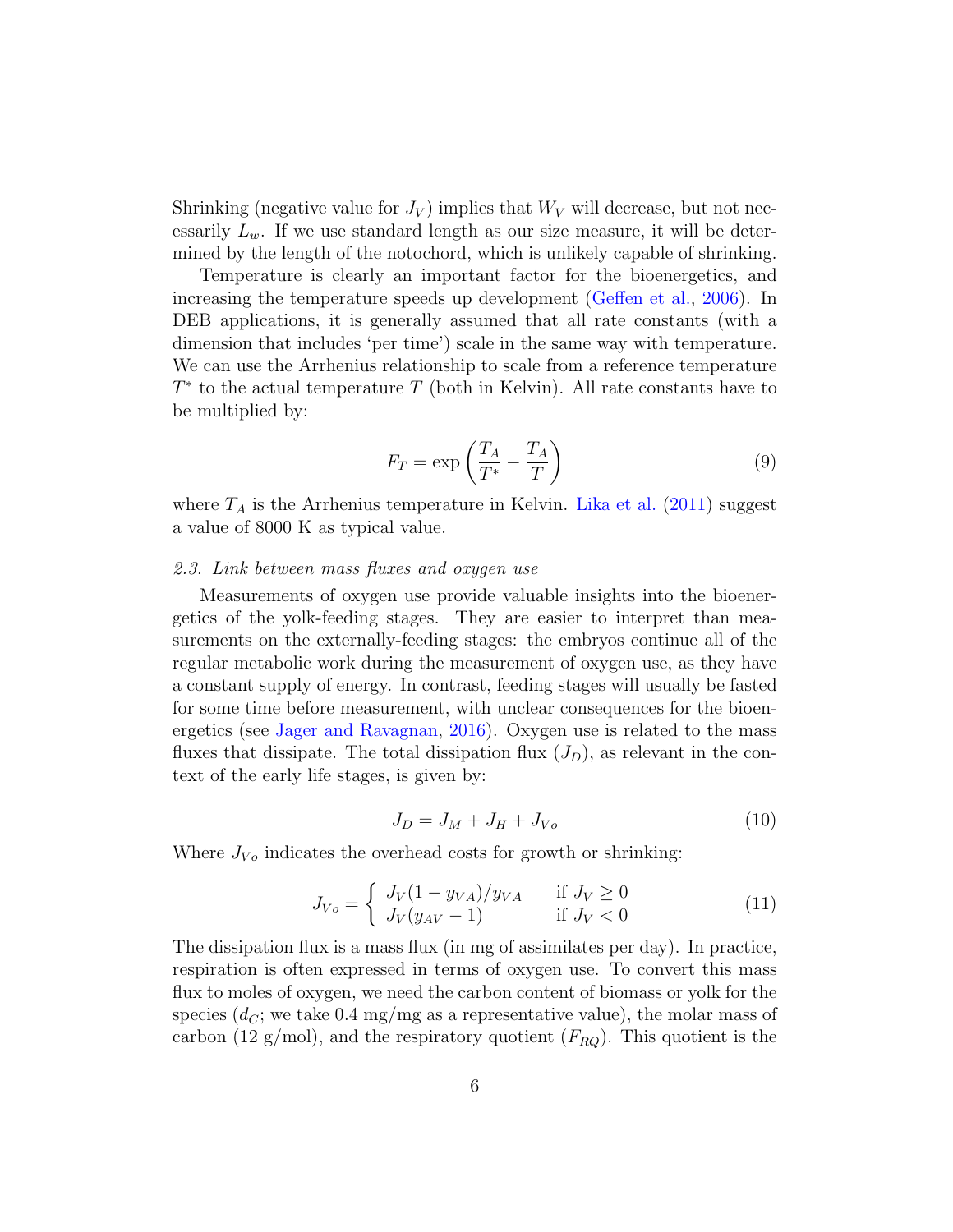moles of  $CO<sub>2</sub>$  (and thus also the moles of C) eliminated per mole of  $O<sub>2</sub>$  taken up (we take 0.8 as a reasonable value). For our validation study, we need to convert moles of oxygen further to microliters, which requires the molar mass of oxygen (32 g/mol) and its density (1.43 g/L at  $0^{\circ}$ C).

# 2.4. Implementation and calibration

The model was implemented in Matlab using the generic BYOM platform (<http://www.debtox.info/byom.html>). Optimisation was performed by maximising an overall likelihood function (assuming normally-distributed and independent errors). Confidence intervals were calculated by profiling the likelihood. All data were extracted from the original publications using the freeware PlotReader (<http://jornbr.home.xs4all.nl/plotreader>). The data are used in the form, and with the units, as given in the original publications; the model outputs  $(W_B, W_V \text{ and } J_D)$  were recalculated to match the type and unit of the data set. This is done to keep the data points unaffected by the uncertainty in the transformations. The only recalculation is the reconstruction of yolk dry weight in the data sets of [Solberg and Tilseth](#page-19-2) [\(1984,](#page-19-2) [1987\)](#page-19-3) from the weights determined in those studies (see Sections [2.5](#page-7-0) and [2.6\)](#page-7-1).

We selected the data set from [Finn et al.](#page-17-4) [\(1995\)](#page-17-4) to calibrate the model, as it contains measurements on different endpoints from the same group of animals: yolk volume, dry weights, standard length (after hatch), and respiration rate. The experiments were perfomed at  $6°C$ , with the eggs initially kept under continuous light, but switching to a 14:10 light-dark regime post hatching. The measured dry weight of the complete egg requires some further thought as this measurement includes contributions from the yolk, the structural part of the embryo, and the chorion of the egg. For the chorion, we take a fixed value of 0.020 mg, based on the measurements of [Solberg and](#page-19-2) [Tilseth](#page-19-2) [\(1984\)](#page-19-2).

For the respiration data, two series of measurements were presented: one in light and one in dark conditions. For the egg stage and several days after hatching, these measurements were very similar, but around the time that yolk ran out, a profound difference was observed. A square-root transformation was applied for this data set to increase the importance of the initial respiration measurements of the early egg stages, and decrease the importance of the post-hatching measurements (which is useful in view of the variation induced by light conditions).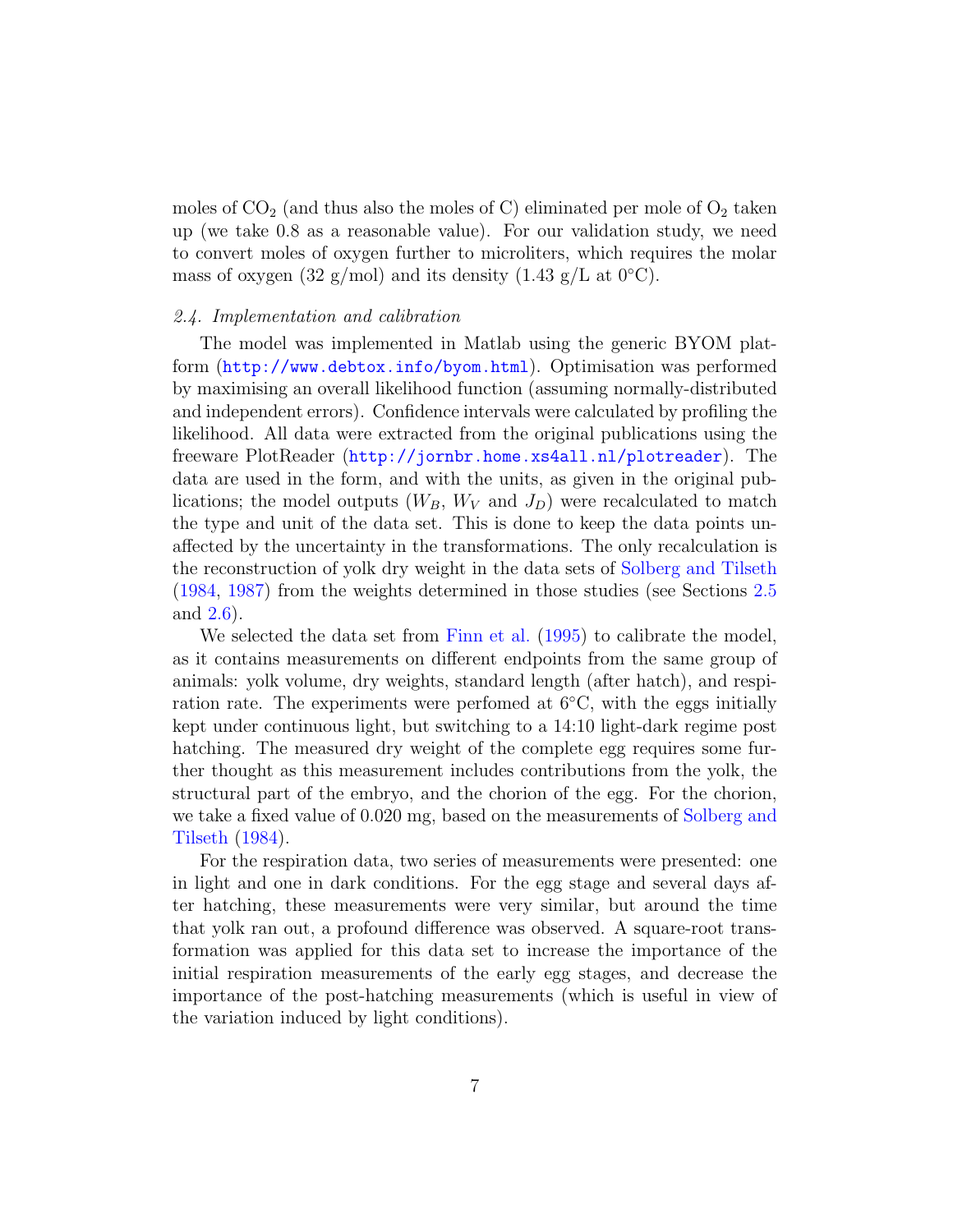### <span id="page-7-0"></span>2.5. Model testing

To test the model and its parameterisation, a second (independent) data set [\(Solberg and Tilseth,](#page-19-2) [1984\)](#page-19-2) was used as model corroboration. These authors report measurements of dry weights of chorion, total egg, whole larvae (incl. yolk), larvae with dissected yolk, as well as standard length post hatch. These experiments were performed at 5◦C under a 12:12 hour light regime, and used two batches of eggs from different females. Since these experiments were done at a slightly different temperature (5◦C instead of 6 ◦C), we calculated a temperature correction factor (Eq. [9\)](#page-5-0), which is applied to both rate constants (specific assimilation and specific maintenance rates).

The initial amount of yolk  $(W_{B0})$  was calculated from the mean weight of the total fresh egg in this study (0.107 mg) minus the chorion and the value of  $W_{V0}$  (Table [1\)](#page-8-0). Additionally, the same study reports some respiration data, post-hatching, from other batches of eggs. We added the respiration data from [Serigstad and Adoff](#page-19-4) [\(1985\)](#page-19-4), which covers the egg stage as well (also performed at  $5^{\circ}$ C). For all respiration data sets, we do not have the corresponding development of larval and yolk mass for the same batches of eggs, which implies additional uncertainty.

# <span id="page-7-1"></span>2.6. Effects of light and temperature

[Solberg and Tilseth](#page-19-2) [\(1984,](#page-19-2) [1987\)](#page-19-3) also report an experiment with hatched larvae, reared under different temperatures  $(3, 5 \text{ and } 7\degree \text{C})$  and light conditions (constant darkness or constant light). Total dry weight, dry weight of larvae with dissected yolk, and standard length were reported. Initial amounts of yolk and structure were fixed to the first measurements (shortly after hatching). These data only have information for the end of the yolkfeeding stage and the subsequent starvation phase. We fitted both the specific assimilation rate and the specific maintenance rate on each treatment ( $\kappa$  was fixed to the value established in the calibration, see Table [1\)](#page-8-0), and only show the parameter estimates (fits are provided in supporting information).

# 3. Results and discussion

### 3.1. Model calibration

The model fit to the calibration data [\(Finn et al.,](#page-17-4) [1995\)](#page-17-4) is shown in Figure [2.](#page-9-0) The four data sets are fitted simultaneously with only seven parameters; an average of less than two parameters per data set (parameter estimates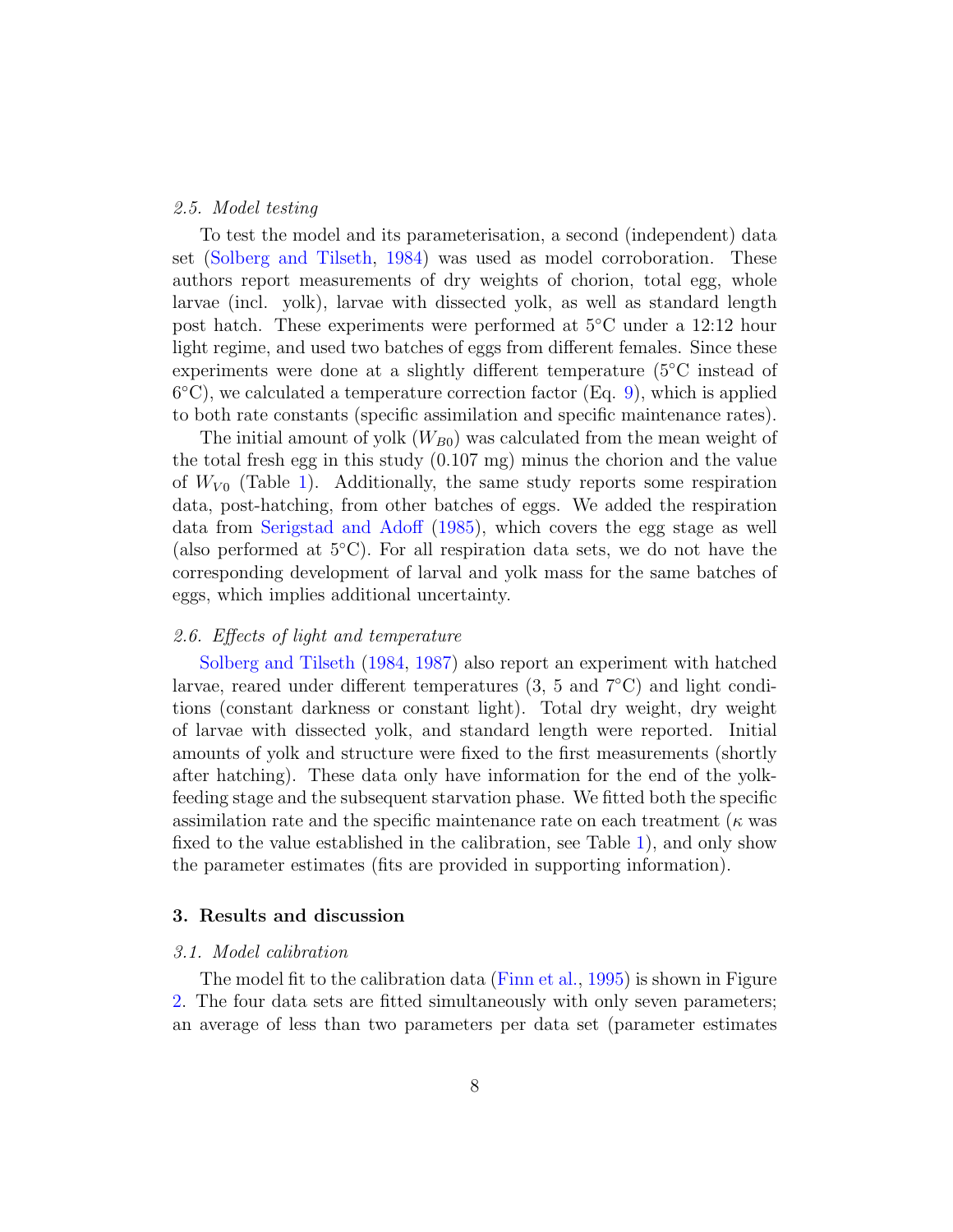| Sym.                              | Explanation                                | Value $(C.I.)$                 | Unit                                |
|-----------------------------------|--------------------------------------------|--------------------------------|-------------------------------------|
| <b>Primary parameters</b>         |                                            |                                |                                     |
| f                                 | Scaled functional response                 | $1/0$ (n.e.)                   |                                     |
| $J_{Am}^a$                        | Maximum area-specific assimilation rate    | $16.0$ $(14.7-17.1)$ $10^{-3}$ | mg $\rm mm^{-2}$ d $^{-1}$          |
| $J^v_M$                           | Volume-specific maintenance costs          | $4.37$ $(3.87-5.02)$ $10^{-3}$ | $mg \text{ mm}^{-3} \text{ d}^{-1}$ |
| $y_{AV}$                          | Yield assimilates on structure (shrinking) | $0.8$ (n.e.)                   | $mg \, mg^{-1}$                     |
| $y_{VA}$                          | Yield structure on assimilates (growth)    | $0.8$ (n.e.)                   | $mg \, mg^{-1}$                     |
| $\kappa$                          | Fraction of assimilation flux for soma     | $1(0.949-1)$                   |                                     |
| Initial states                    |                                            |                                |                                     |
| $W_{B0}$                          | Assimilates in freshly-laid egg            | $100(96.9-104)10^{-3}$         | mg                                  |
| $W_{V0}$                          | Structure in freshly-laid egg              | $2.35$ (1.48-3.64) $10^{-3}$   | mg                                  |
| Conversions                       |                                            |                                |                                     |
| $d_B$                             | Dry-weight density of egg buffer           | $0.0745(0.0714-0.0796)$        | $mg$ mm <sup><math>-3</math></sup>  |
| $d_C$                             | Carbon content of yolk and structure       | $0.40$ (n.e.)                  | $mg \, mg^{-1}$                     |
| $d_V$                             | Dry-weight density of structure            | $0.15$ (n.e.)                  | $mg$ mm <sup><math>-3</math></sup>  |
| $F_{RQ}$                          | Respiratory quotient                       | $0.8$ (n.e.)                   |                                     |
| $W_c$                             | Weight of chorion of egg                   | $0.020$ (n.e.)                 | mg                                  |
| $\delta_M$                        | Shape correction coefficient               | $0.157(0.151-0.162)$           |                                     |
| Fluxes and state variables        |                                            |                                |                                     |
| $J_A$                             | Mass flux for assimilation                 |                                | $mg d^{-1}$                         |
| $J_D$                             | Total mass flux that is dissipated         |                                | mg $\mathrm{d}^{-1}$                |
| $J_H$                             | Mass flux for maturation/maturity maint.   |                                | $mg d^{-1}$                         |
| $J_M$                             | Mass flux for maintenance                  |                                | mg $\mathrm{d}^{-1}$                |
| $J_V$                             | Mass flux for structure (growth/shrinking) |                                | mg $\mathrm{d}^{-1}$                |
| $J_{V}$                           | Overhead costs for growth/shrinking        |                                | $mg d^{-1}$                         |
| $W_B$                             | Mass of assimilates buffer in egg          |                                | mg                                  |
| $W_V$                             | Mass of structural body                    |                                | mg                                  |
| Derived or intermediate variables |                                            |                                |                                     |
| L                                 | Volumetric body length                     |                                | mm                                  |
| $L_w$                             | Physical body length (e.g., SL)            |                                | mm                                  |

<span id="page-8-0"></span>Table 1: Explanation of symbols used in this study. For parameters and constants, values are given, which are either fitted (see Fig. [2;](#page-9-0) , 95% confidence interval in parentheses) or fixed (n.e., not estimated). Values for the yield coefficients are taken from [Jager et al.](#page-18-2) [\(2013\)](#page-18-2); other fixed values explained in the text. When yolk is present  $f = 1$ , and otherwise  $f = 0$ . Rate constants represent a temperature of 6<sup>°</sup>C.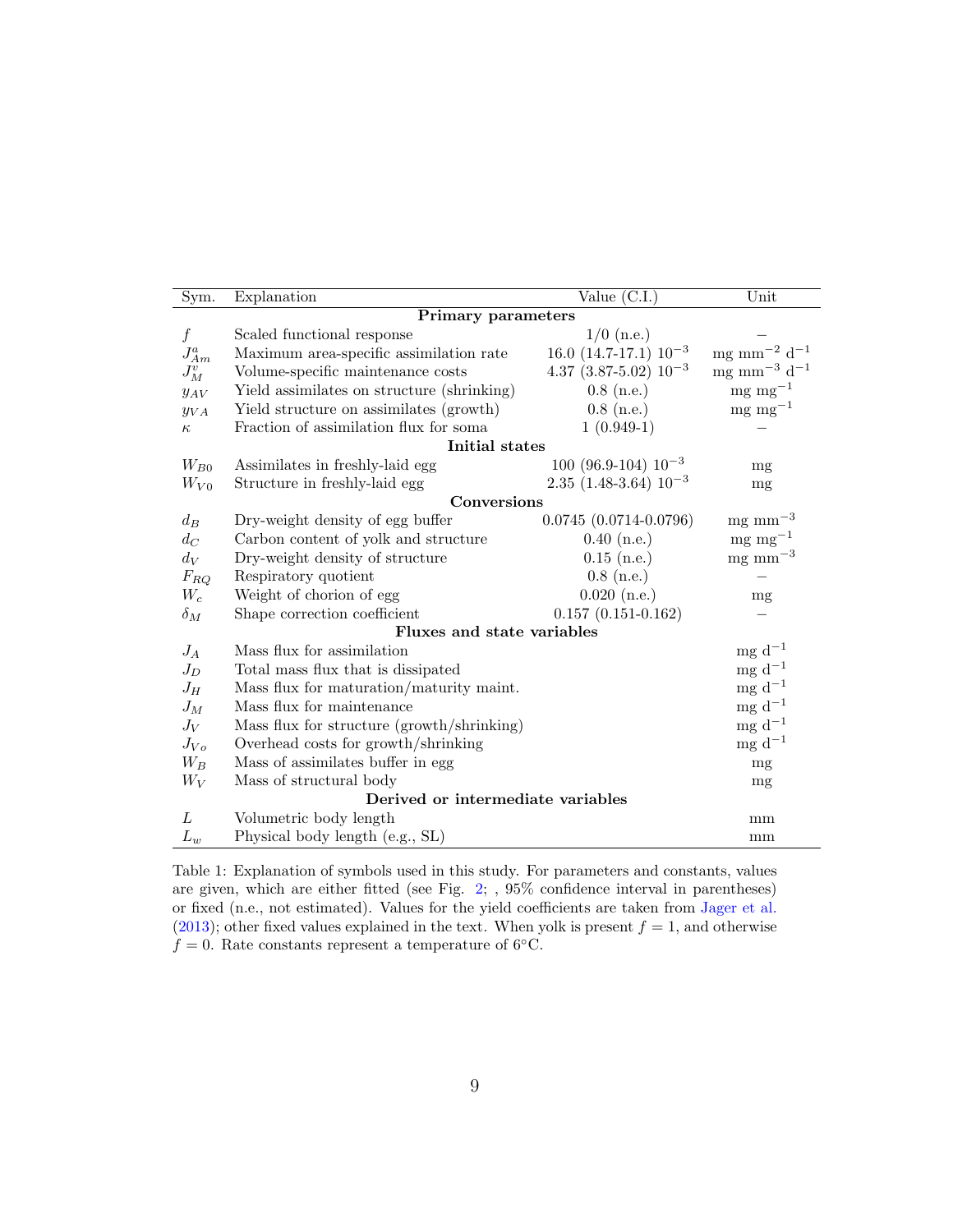

<span id="page-9-0"></span>Figure 2: Fit of the DEBkiss model on data from [Finn et al.](#page-17-4) [\(1995\)](#page-17-4) at 6◦C. For the respiration plot (panel c), different symbols are used for measurements under light or dark conditions. The first broken line indicates the approximate time for hatching in the experiment, and the second broken line represents the modelled time for total yolk absorption. The jump in total dry weight is the loss of the chorion at hatching (chorion weight taken as 0.020 mg).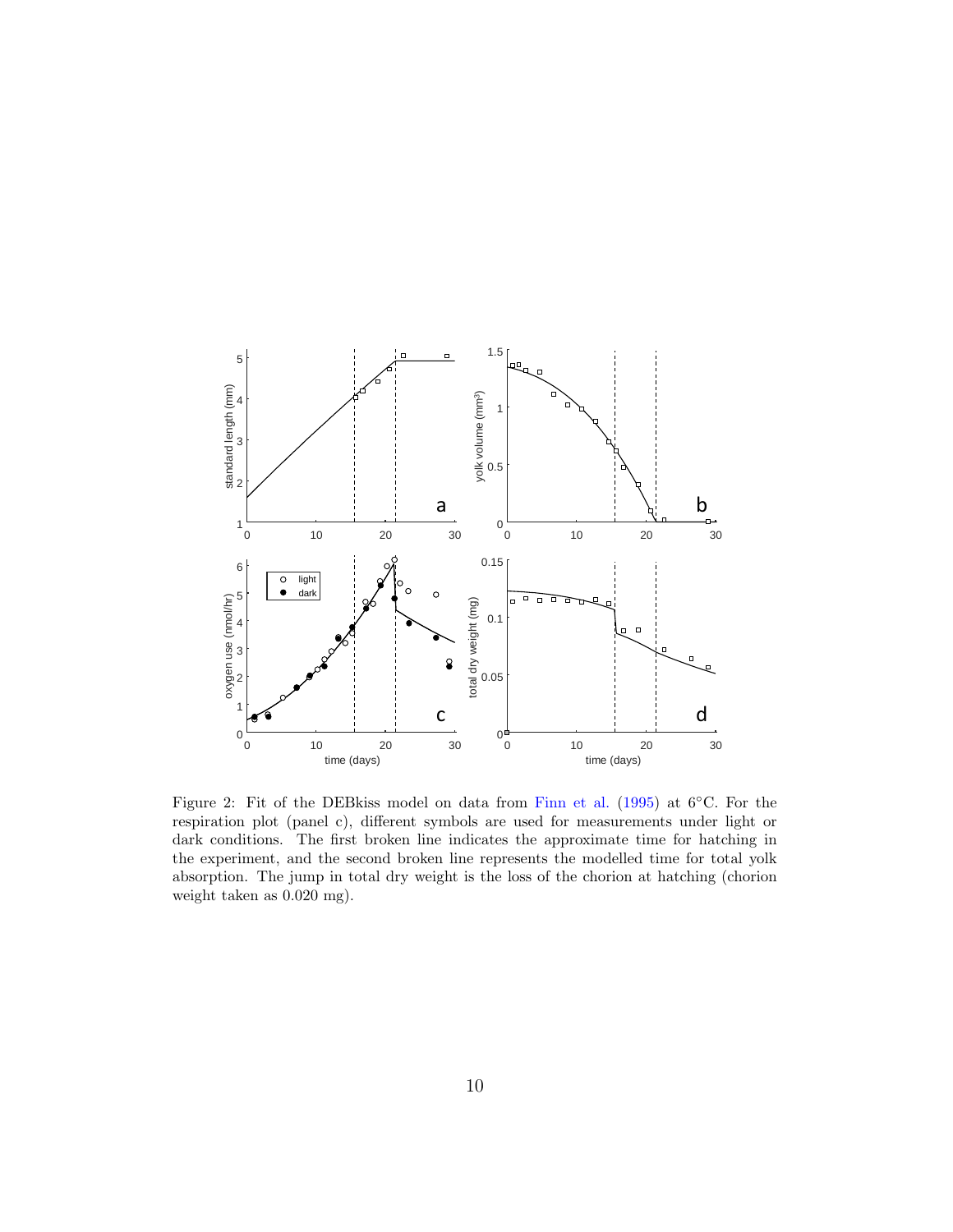with confidence intervals are given in Table [1\)](#page-8-0). The model itself has only three parameters that need to be fitted. Additionally, there are two initial states (initial mass of structure and yolk) that need to be estimated, as well as two conversion factors to link state variables (mass) to observations (yolk volume and standard length). Note that the estimate for the density of yolk is very close to the value estimated from the total fresh egg  $(0.07 \text{ mg/mm}^3)$ ; [Finn et al.,](#page-17-4) [1995\)](#page-17-4).

Overall, the fit is very good, but several issues can be observed on closer inspection. Starting with the total dry weight (Fig. [2d](#page-9-0)): the model predicts a decrease of total dry weight over the egg stage, which is not shown in the data. As the egg membrane severely restricts uptake of solutes, the burning of yolk (mass flux  $J_D$ ) should lead to a loss of dry weight as the embryo develops (closely linked to the observed respiration rate). Eggs may be taking up some minerals from water, but no increase in ash content was observed in this study [\(Finn et al.,](#page-17-4) [1995\)](#page-17-4). Further, eggs and larvae appear to be capable of absorbing dissolved organic molecules from water, although the contribution to the mass and energy budget is expected to be negligible [\(Heming and Buddington,](#page-17-0) [1988\)](#page-17-0). A decrease in total egg weight was observed in the validation data set [\(Solberg and Tilseth,](#page-19-2) [1984\)](#page-19-2), so the lack of a decrease here could represent a measurement bias.

The respiration rate (Fig. [2c](#page-9-0)) is nicely fitted up to the point where the yolk runs out. At that point, there is also a clear difference between the respiration rate measured in light and in dark conditions. The model predicts a sharp drop in respiration rate when yolk runs out, as the scaled functional response switches instantly from  $f = 1$  to  $f = 0$ . As a result of this transition to complete starvation, growth switches to shrinking to match the maintenance needs, which leads to a lower total dissipation flux. As starvation progresses, respiration decreases as also the total amount of structure to be maintained decreases. This pattern is, in general, consistent with the data, although there is a considerable difference between the respiration data in light and dark conditions. The animals in the light clearly have a higher respiration rate after complete yolk absorption than predicted, which can be linked to an increased swimming activity (see [Solberg and Tilseth,](#page-19-2) [1984\)](#page-19-2). The role of swimming activity in the energy budget is discussed further in Section [3.3.](#page-14-0)

The increase in standard length over time (Fig. [2a](#page-9-0)) is well matched by the model (note that animals cannot shrink in length, even though they do shrink in dry weight). However, growth seems to increase for slightly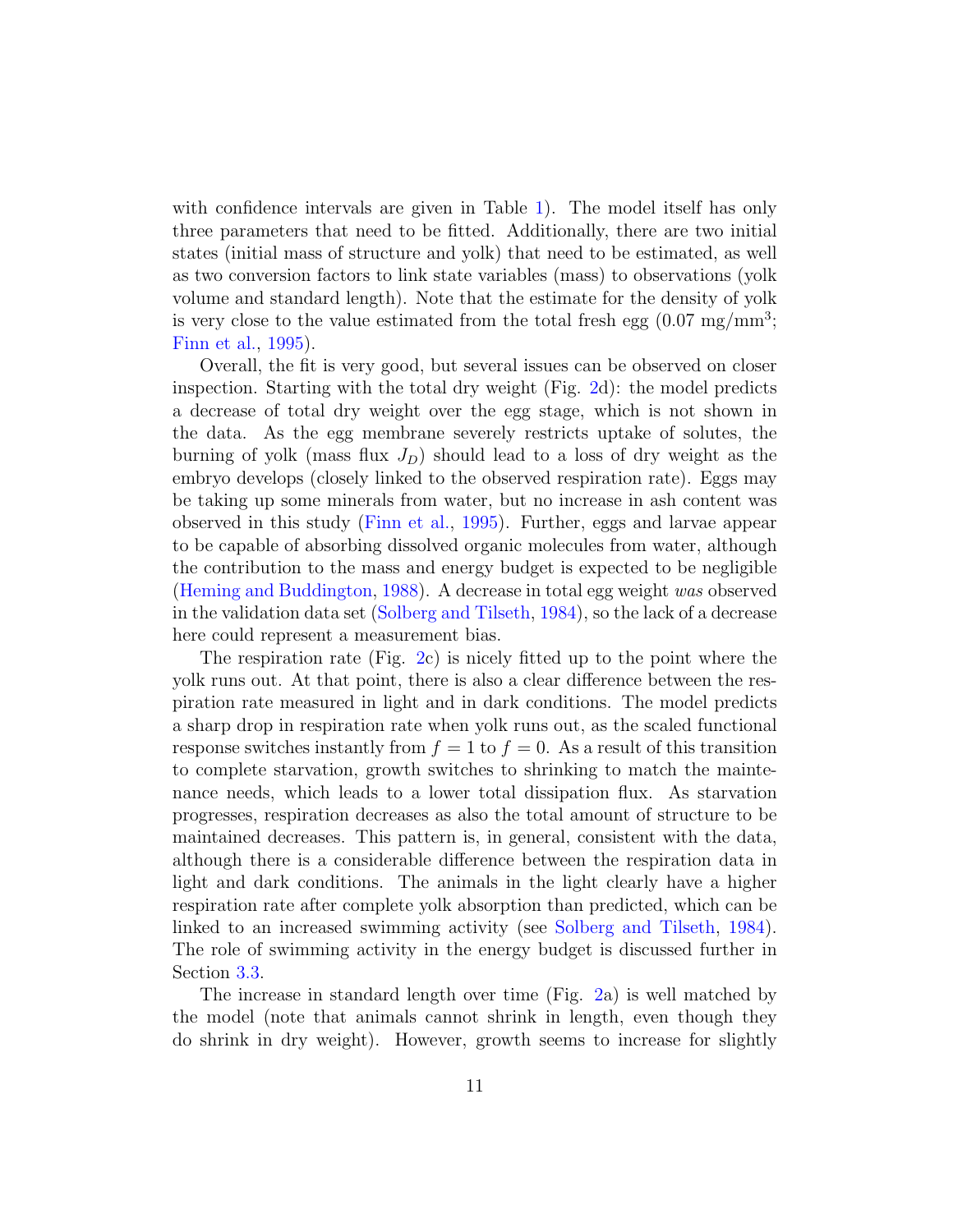longer than predicted. This might be caused by experimental difficulties of accurately measuring yolk volume close to the point of complete resorption. It is also possible that some resources have already been irreversibly allocated to length increase (notochord growth).

The estimate for  $\kappa$  is very high; virtually all of the assimilated energy from yolk is used for maintenance and growth. This value is linked to the fixed value for the growth efficiency  $(y_{VA})$ , and to the estimated specific maintenance rate  $(J_M^v)$ , which in turn relies on the assumption that the shrinking of the larvae is linked to the maintenance requirements only. Given that the specific assimilation rate is severely restricted by the observed yolk absorption, these three parameters  $(\kappa, y_{VA} \text{ and } J_M^v)$  determine the three fluxes contributing to dissipation (see Eq. [10\)](#page-5-1), and hence the efficiency with which yolk is turned into structural biomass. For example, assuming a higher growth efficiency ( $y_{VA} = 0.90$ ) allows  $\kappa$  to decrease ( $\kappa = 0.93$ ), with very little effect on the goodness-of-fit. It will be difficult in practice to determine the value of the yield coefficients, although this is unlikely to affect practical applications of the model.

The estimated value for the specific maintenance rate is very similar to the values established for two krill species [\(Jager and Ravagnan,](#page-18-8) [2016\)](#page-18-8), when using the same reference temperature (assuming an Arrhenius temperature of 8000 K). The specific assimilation rate is, however, lower, which is surprising as cod will obviously grow to much larger sizes than krill (maximum volumetric length is determined by  $\kappa J_{Am}^a/J_M^v$ ). The solution to this conundrum lies in the fact that fish accelerate metabolically after the start of feeding [\(Kooijman et al.,](#page-18-9) [2011\)](#page-18-9), which involves an increase of the specific assimilation rate for some time after yolk has disappeared. This allows these species to reach much larger sizes than indicated by their embryonic stage, and also explains the deviation from von Bertalanffy growth when early stages are included in the growth curve. Such an acceleration of growth (relative to von Bertalanffy growth) was observed for larval cod by [Otterlei et al.](#page-19-5) [\(1999\)](#page-19-5) as a clear up-curving for the length-age relationship.

### 3.2. Model testing

Next, the parameterised model is tested with data from [Solberg and](#page-19-2) [Tilseth](#page-19-2) [\(1984\)](#page-19-2). The correspondence between model and data is quite convincing (Fig. [3\)](#page-12-0), especially given the fact that no parameters are fitted. Interestingly, development in this study (and for the additional respiration data from [Serigstad and Adoff,](#page-19-4) [1985,](#page-19-4) in panel c) was somewhat slower than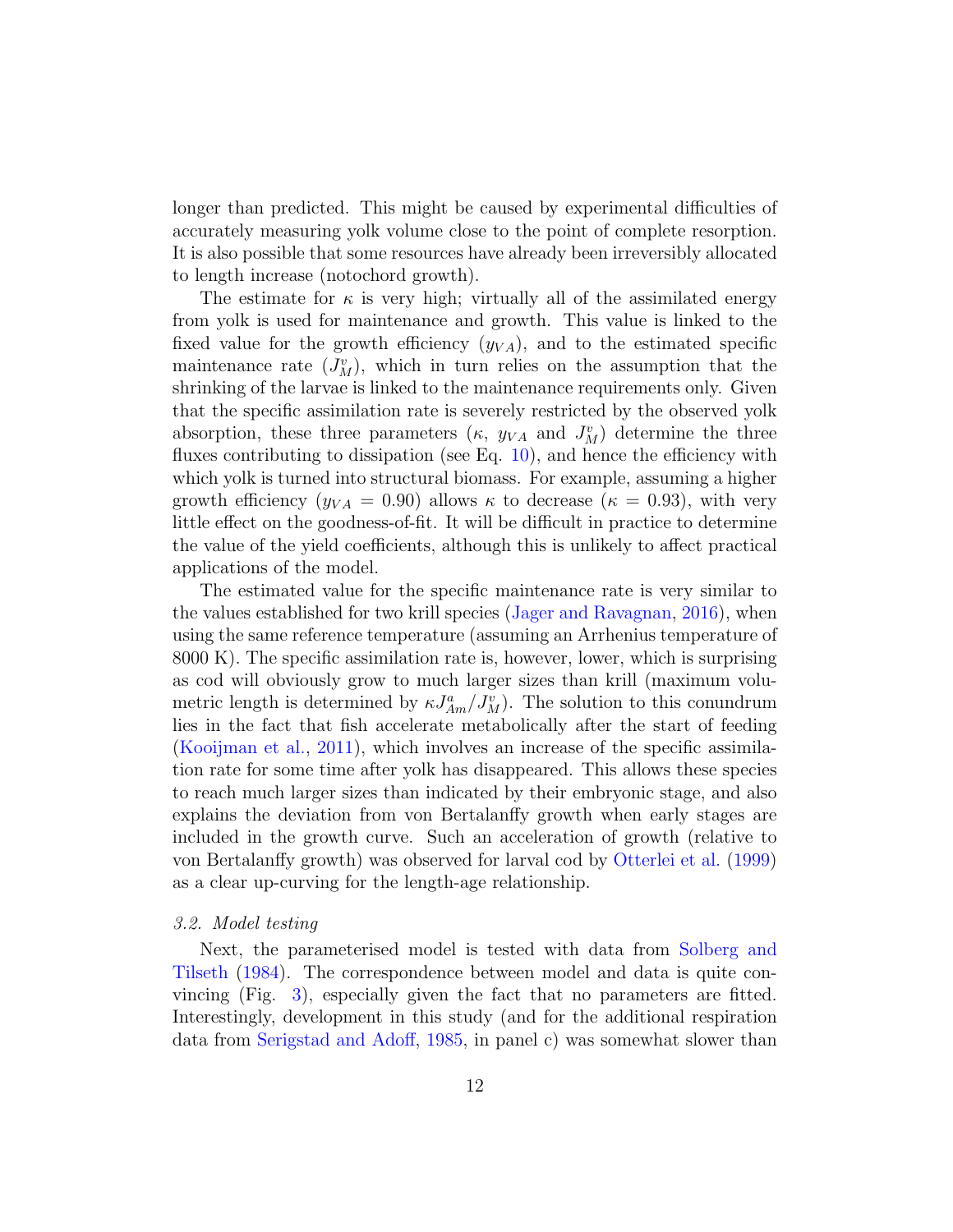

<span id="page-12-0"></span>Figure 3: Predictions for additional data [\(Solberg and Tilseth,](#page-19-2) [1984\)](#page-19-2) with different batches of eggs at 5◦C. The respiration data light/dark (panel c) are taken from [Serigstad and](#page-19-4) [Adoff](#page-19-4) [\(1985\)](#page-19-4). The model parameters were fixed to the best-fitting values from Table [1,](#page-8-0) with a temperature correction using Eq. [9.](#page-5-0) The broken lines indicate the approximate times for hatching and total yolk absorption, as observed in these experiments.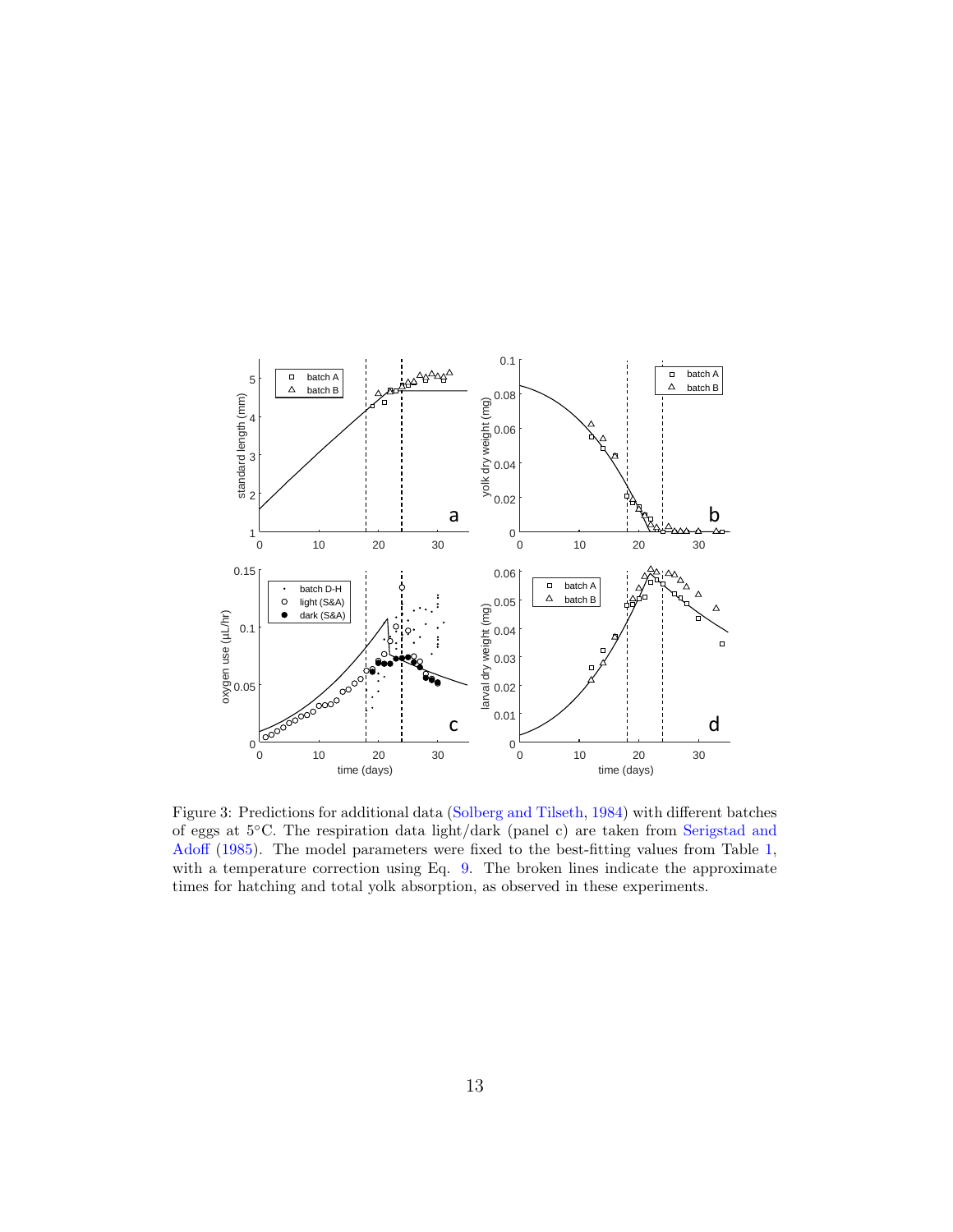in the calibration study (Fig. [2\)](#page-9-0). Hatching took place around day 18 (compared to day 16 in the calibration study), and complete yolk absorption after 24 days, or even later (compared to 21 days in the calibration). Furthermore, the final stage of yolk resorption seems to be somewhat slower than predicted from the model (Fig. [3b](#page-12-0)). It appears that the transition from ad libitum yolk feeding to complete starvation is more gentle than assumed in the model. Also, growth in length (Fig. [3a](#page-12-0)) continues for a while longer than predicted. These deviations from the model predictions were not observed to the same extent in the calibration data set (Fig. [2\)](#page-9-0). It is tempting to include smoothing mechanisms, such as the internal reserve compartment of the standard DEB model [\(Sousa et al.,](#page-19-1) [2010\)](#page-19-1) or a limitation of the assimilation flux by the surface area of the yolk sac (see [Beer and Anderson,](#page-17-1) [1997,](#page-17-1) and supporting information). However, such mechanisms are inconsistent with the rather rapid transition in respiration rate when yolk disappears (Fig. [2c](#page-9-0)), and were also not as clear in other batches of eggs from [Solberg and](#page-19-2) [Tilseth](#page-19-2) [\(1984\)](#page-19-2) (see supporting information). More detailed data on growth and respiration would be needed to settle this question.

The respiration data from different batches of eggs (batch D-H in Fig. [3c](#page-12-0)) are not well matched by the model prediction. Before final yolk absorption the data are overestimated and afterwards underestimated. The reasons for this discrepancy are unclear. The data set from [Serigstad and Adoff](#page-19-4) [\(1985\)](#page-19-4) (with larvae reared under continuous light or darkness) shows a pattern that better matches the model predictions, although the data are shifted to the right, as already mentioned. Interestingly, the respiration data for constant light show a closer resemblance to the pattern predicted by the model; hence, the model suggests that respiration rates are depressed in darkness, rather than being stimulated by light. Respiration rates are, however, difficult to interpret without measurements for yolk and structural mass on the same group of animals.

We can now also use the model to predict embryonic development under other conditions. For example, we can predict how the duration of yolk feeding will change with egg size. Model simulation shows that yolk feeding will be extended by a factor of 1.4 longer for a doubling of the yolk content, which is well in line with the factor of 1.3 mentioned by [Heming and Buddington](#page-17-0) [\(1988\)](#page-17-0) for cod and herring.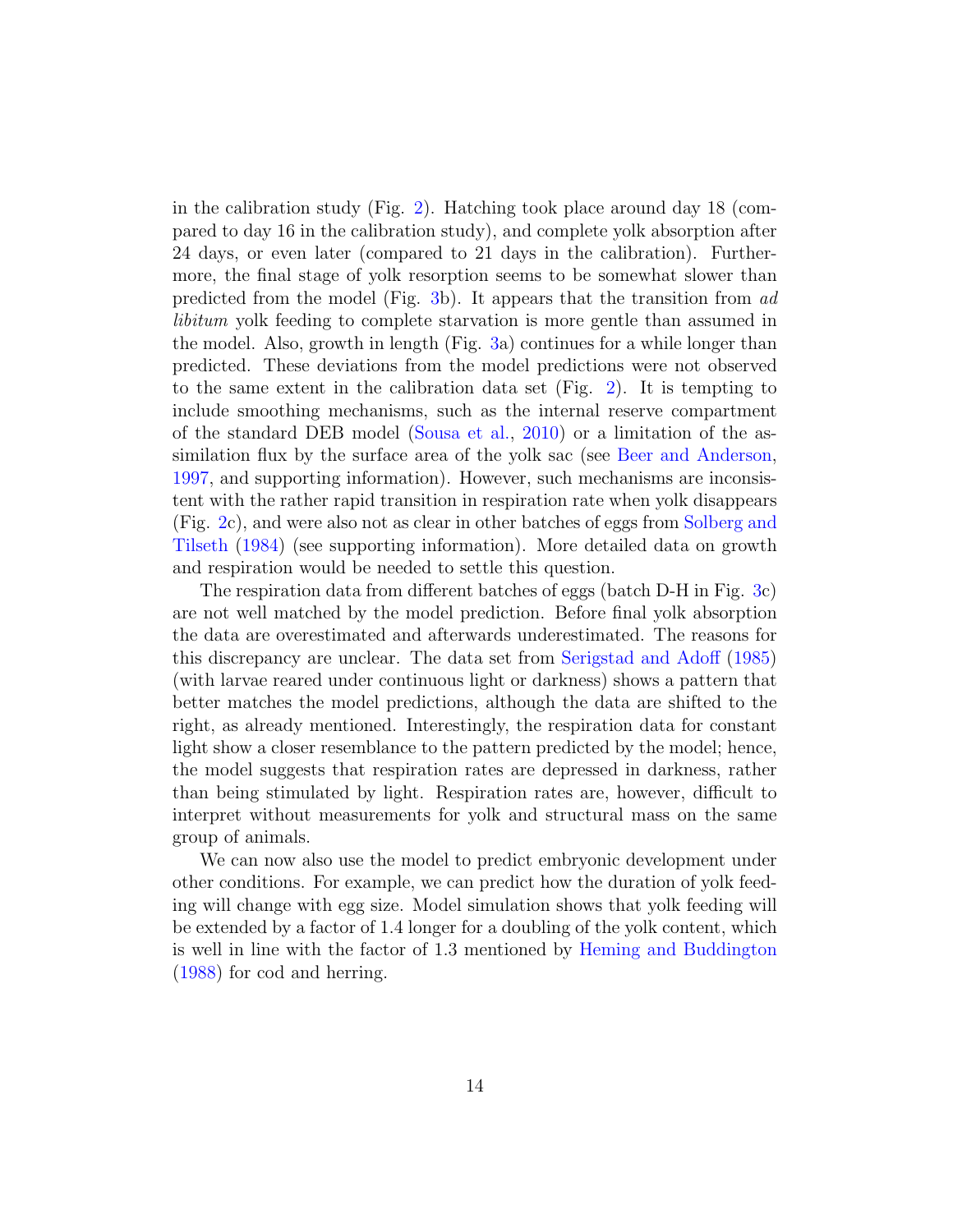

<span id="page-14-1"></span>Figure 4: Parameter values with 95% confidence interval from fits on data for post-hatching development without food, at three temperatures and continuous light or darkness [\(Solberg](#page-19-2) [and Tilseth,](#page-19-2) [1984,](#page-19-2) [1987\)](#page-19-3). Points are slightly shifted horizontally to enhance readability. An Arrhenius relationship with an Arrhenius temperature of 8000 K is shown for reference. The  $\kappa$  was fixed to the value in Table [1.](#page-8-0)

# <span id="page-14-0"></span>3.3. Effect of temperature and light

The last data sets we used are also from [Solberg and Tilseth](#page-19-2) [\(1984,](#page-19-2) [1987\)](#page-19-3), but consider only the changes in yolk weight, larval weight, and SL, post hatching (in absence of food). These experiments were performed at three temperatures and at constant light or constant darkness. All six data sets were fitted, and the fitted parameters are plotted in Figure [4](#page-14-1) (individual fits shown in supporting information). The values for the specific maintenance rate are well in line with the value determined earlier for  $6°C$  (Table [1\)](#page-8-0); the calibrated value is in between the estimates for total light and total darkness. However, the specific assimilation rates are roughly half of what was estimated from the calibration data. This is likely linked to a slower use of the final portion of the yolk, as discussed above (these six data sets only follow the larvae when the yolk is already almost exhausted).

Specific assimilation rates are somewhat lower in the light, but the confidence intervals mostly overlap. However, for the specific maintenance rate, there is a clearly elevated rate constant (on average 42% across the tested temperatures) in the light at all temperatures. As shown in Figure [2c](#page-9-0) and [3c](#page-12-0), animals kept in the light also showed higher respiration rates, which is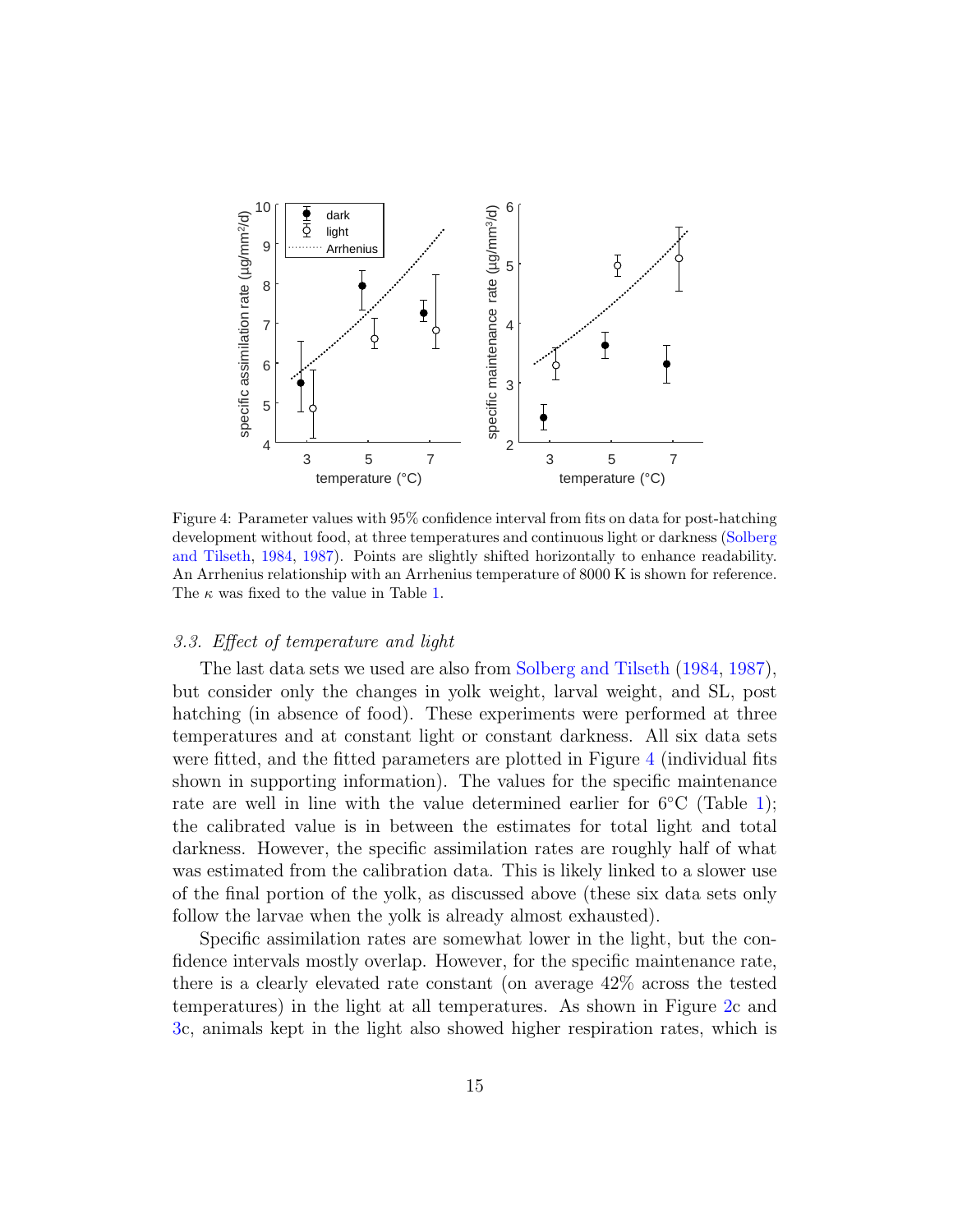likely linked to their higher swimming activity [\(Solberg and Tilseth,](#page-19-2) [1984\)](#page-19-2). Thus, we can infer that swimming activity shows up in the energy budget as a component of the maintenance rate. Since maintenance costs compete with growth, and cause shrinking when the yolk has run out, they show up in the pattern of structural body mass over time. In DEB models, the maintenance rate is generally taken as a constant, lumping the energy requirements for tissue maintenance and activity [\(Sousa et al.,](#page-19-1) [2010\)](#page-19-1). This assumption may need some more detailed consideration, especially for fish larvae experiencing a diurnal cycle.

Figure [4](#page-14-1) also shows an Arrhenius relationship, going through the mean value of each rate constant at 5◦C. The increase in the rate constants from 3-5◦C is consistent with this prediction, but there is no further increase to be observed from 5-7◦C. The reason for this lack of temperature effect is unclear, but may relate to experimental problems. Interestingly, the data on hatching time, provided in the same paper, do show a smoothly decreasing relationship with temperature, as do the data sets provided in [Geffen et al.](#page-17-5) [\(2006\)](#page-17-5) over a much wider temperature range.

## 4. Conclusions

We applied the generic energy-budget model DEBkiss to extensive data for early life stages of cod. In general, this simple model provided an excellent explanation of the data sets. Some aspects in some of the data indicate the presence of a smoothing mechanism (delayed response of length growth to yolk depletion, and decreased absorption rates when the yolk sac is very small), but the rather rapid response of the respiration rate on yolk exhaustion argues against it. Clearly, all models are wrong in detail, and simple models, like energy-budget approaches, obviously lack many of the morphological (e.g., [Hall et al.,](#page-17-2) [2004\)](#page-17-2) and biochemical (e.g., [Finn et al.,](#page-17-4) [1995\)](#page-17-4) details. In the end, the utility of these models must be judged in light of the specific application for which they are used. The applications that we envisage for this model are in the interpretation and prediction of the effects of (combinations of) environmental factors and stressors on embryonic development.

The type of application that we specifically consider is in the interpretation of toxicity tests with embryos. This is particularly pertinent as toxicity tests with embryonic fish are increasingly being used as alternatives for testing with subsequent (and legally-protected) life stages (e.g., [Embry et al.,](#page-17-6) [2010\)](#page-17-6). Even though more-detailed evaluation will be needed, work on the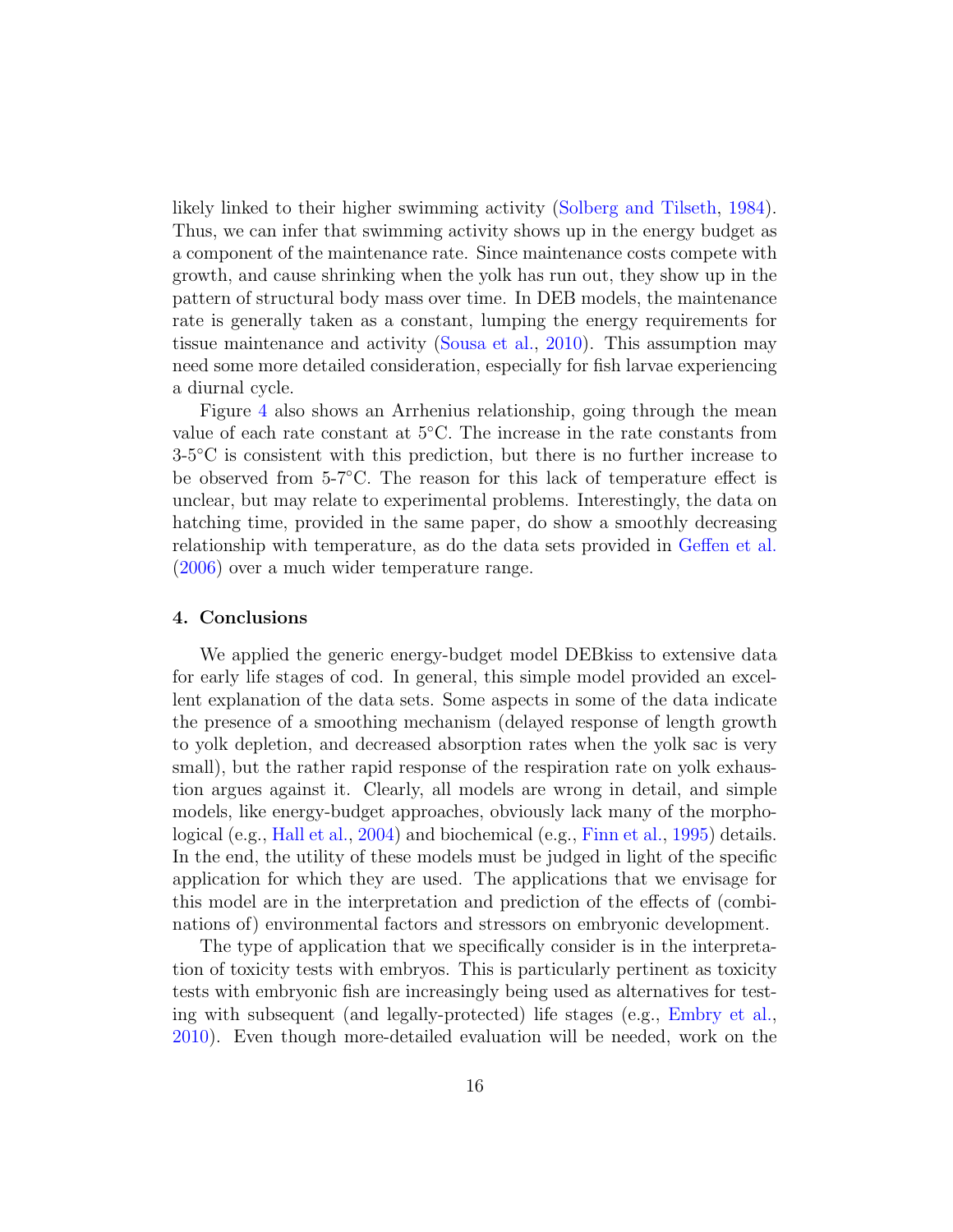effects of acetone on pond-snail eggs [\(Barsi et al.,](#page-16-0) [2014\)](#page-16-0) already provided substantial support. To apply the model to toxicants, it needs to be extended with a toxicokinetics module; for eggs and yolk-feeding larval stages, this requires special consideration. For example, the rate of chemical exchange for the egg stage is considerably slower than for the larvae post hatching [\(Petersen and Kristensen,](#page-19-0) [1998\)](#page-19-0), and yolk and structure may differ in their affinity for chemicals (see [Jager,](#page-18-5) [2016\)](#page-18-5). Furthermore, there may also be stage-specific mechanisms of toxicity in the early life stages (see e.g., [Mas](#page-18-1)[sei et al.,](#page-18-1) [2015\)](#page-18-1). It should however be noted that energy-budget models are of little help in the interpretation of non-energy related endpoints such as malformations. Nevertheless, such endpoints will still require knowledge on toxicokinetics, and it is likely that toxicokinetics is affected by the patterns of structural and yolk mass over time.

In this study, we only considered the yolk-feeding stages. However, it is good to realise that DEBkiss is a model for the full life cycle of animals. Full-life cycle bioenergetic models have a range of potential applications, for example in conjunction with individual-based population models (IBMs) to assess population development under time-varying environmental conditions. Models based on DEBkiss have been linked to IBMs in some cases, such as for salmon [\(Fiechter et al.,](#page-17-7) [2015\)](#page-17-7) and krill [\(Groeneveld et al.,](#page-17-8) [2015\)](#page-17-8). Even though more work is needed to test the embryo-specific part of the model in detail, the advantage of DEB-based approaches is that the embryonic stage is treated in a manner that is consistent with the rest of the life cycle, and consistent with other forms of life. The only cod-specific aspect of the model are the parameter values. This generic approach to bioenergetics will generally be a more efficient strategy in understanding and interpreting stressor effects than developing a new model for each life stage and each species.

# 5. Acknowledgements

This work was conducted as part of the DiTail project, financed by the Research Council of Norway (grant no. 281093).

## References

<span id="page-16-0"></span>Barsi, A., Jager, T., Collinet, M., Lagadic, L., Ducrot, V., 2014. Considerations for test design to accommodate energy-budget models in ecotoxicology: a case study for acetone in the pond snail Lymnaea stagnalis. Environmental Toxicology and Chemistry 33 (7), 1466–1475.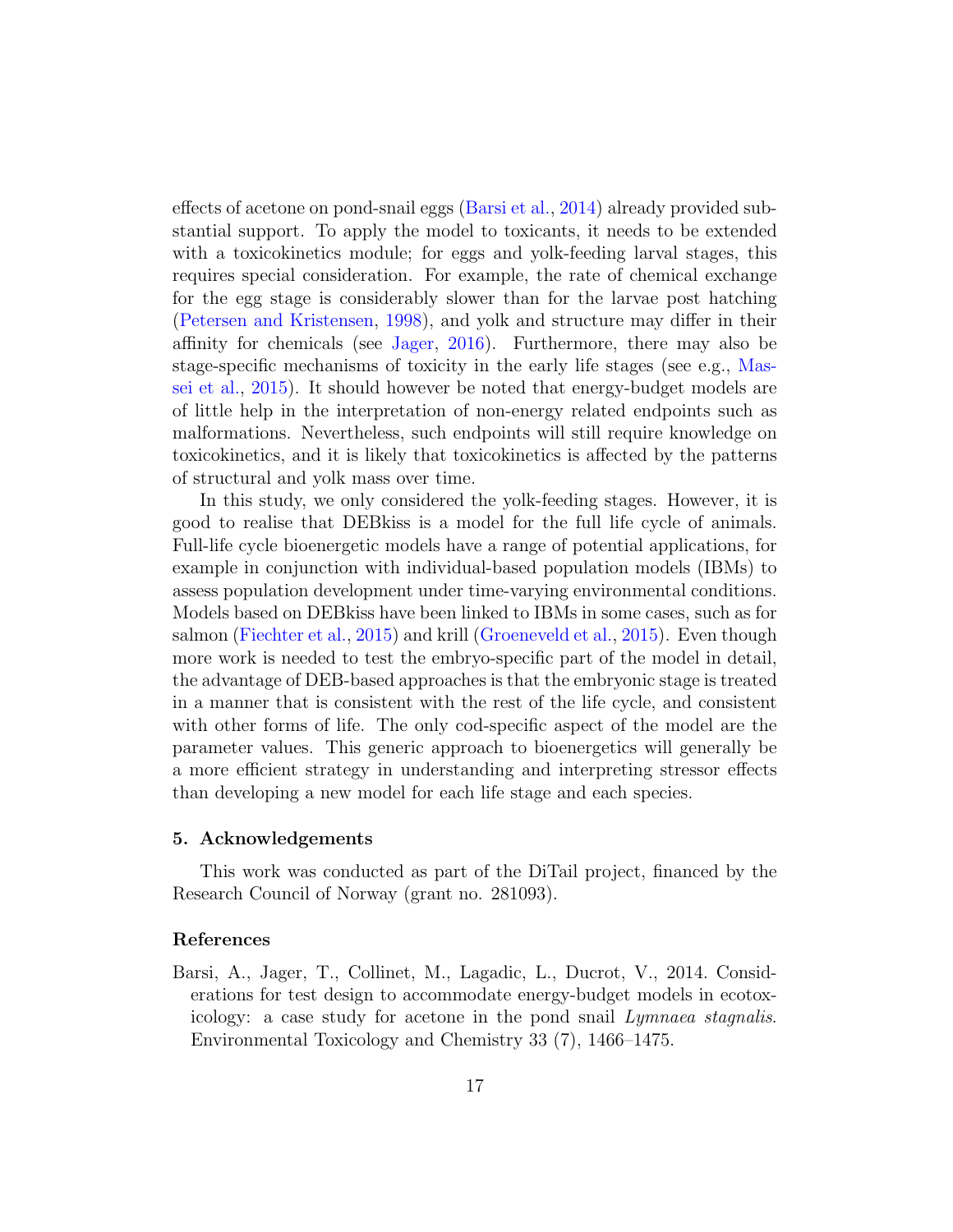- <span id="page-17-1"></span>Beer, W. N., Anderson, J. J., 1997. Modelling the growth of salmonid embryos. Journal of Theoretical Biology 189 (3), 297–306.
- <span id="page-17-6"></span>Embry, M. R., Belanger, S. E., Braunbeck, T. A., Galay-Burgos, M., Halder, M., Hinton, D. E., Léonard, M. A., Lillicrap, A., Norberg-King, T., Whale, G., 2010. The fish embryo toxicity test as an animal alternative method in hazard and risk assessment and scientific research. Aquatic Toxicology 97 (2), 79–87.
- <span id="page-17-7"></span>Fiechter, J., Huff, D. D., Martin, B. T., Jackson, D. W., Edwards, C. A., Rose, K. A., Curchitser, E. N., Hedstrom, K. S., Lindley, S. T., Wells, B. K., 2015. Environmental conditions impacting juvenile Chinook salmon growth off central California: an ecosystem model analysis. Geophysical Research Letters 42 (8), 2910–2917.
- <span id="page-17-4"></span>Finn, R. N., Fyhn, H. J., Evjen, M. S., 1995. Physiological energetics of developing embryos and yolk-sac larvae of Atlantic cod (*Gadus morhua*) .I. Respiration and nitrogen metabolism. Marine Biology 124 (3), 355–369.
- <span id="page-17-3"></span>Finn, R. N., Rønnestad, I., van der Meeren, T., Fyhn, H. J., 2002. Fuel and metabolic scaling during the early life stages of Atlantic cod Gadus morhua. Marine Ecology Progress Series 243, 217–234.
- <span id="page-17-5"></span>Geffen, A. J., Fox, C. J., Nash, R. D. M., 2006. Temperature-dependent development rates of cod Gadus morhua eggs. Journal of Fish Biology 69 (4), 1060–1080.
- <span id="page-17-8"></span>Groeneveld, J., Johst, K., Kawaguchi, S., Meyer, B., Teschke, M., Grimm, V., 2015. How biological clocks and changing environmental conditions determine local population growth and species distribution in Antarctic krill (Euphausia superba): a conceptual model. Ecological Modelling 303, 78–86.
- <span id="page-17-2"></span>Hall, T. E., Smith, P., Johnston, I. A., 2004. Stages of embryonic development in the Atlantic cod Gadus morhua. Journal of Morphology 259 (3), 255– 270.
- <span id="page-17-0"></span>Heming, T. A., Buddington, R. K., 1988. Yolk absorption in embryonic and larval fishes. In: Hoar, W. S., Randall, D. J. (Eds.), Fish Physiology. Vol. 11. Academic Press, pp. 407–446.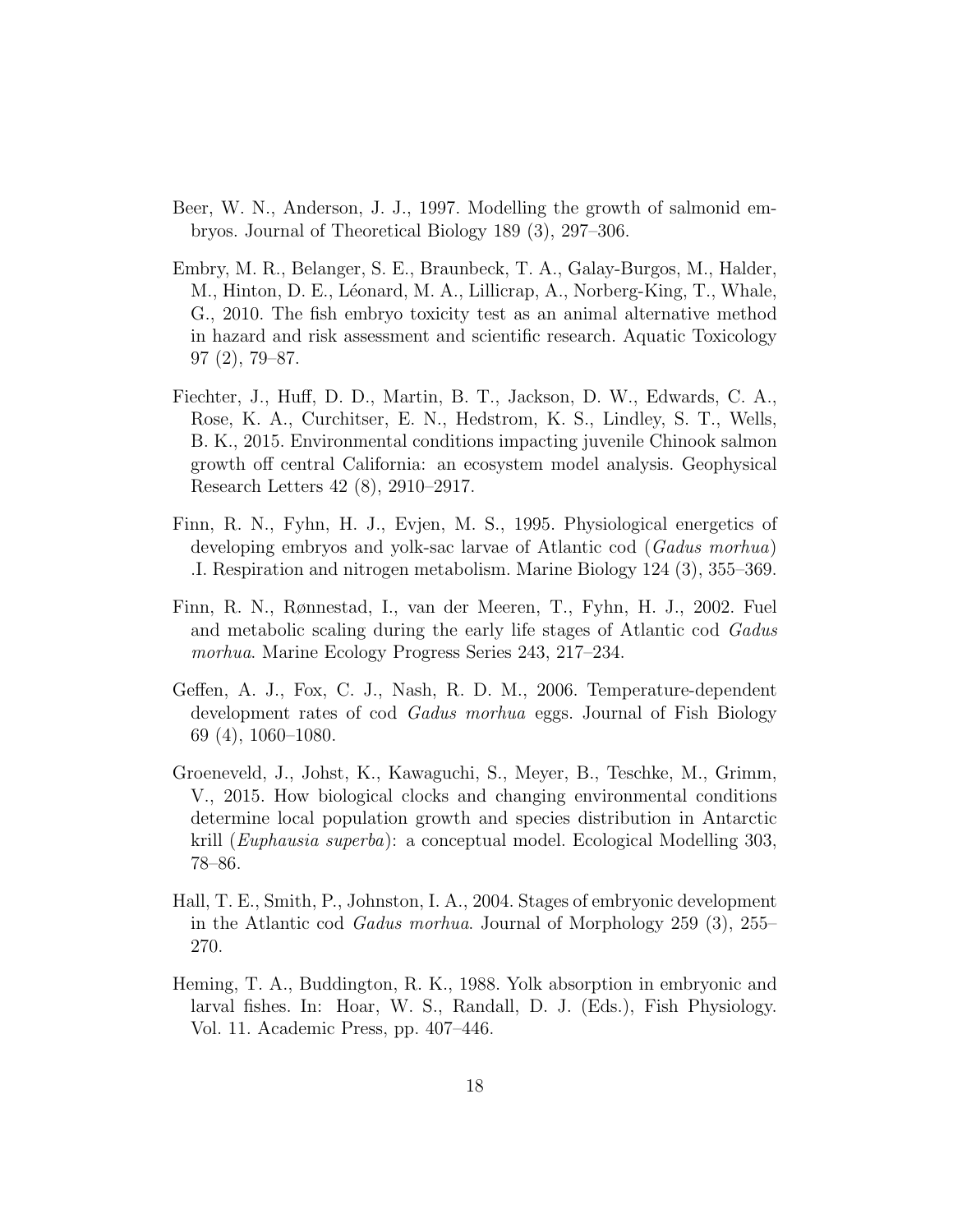- <span id="page-18-5"></span>Jager, T., 2016. DEBkiss. A simple framework for animal energy budgets. Leanpub: [https://leanpub.com/debkiss\\_book](https://leanpub.com/debkiss_book), Version 1.5.
- <span id="page-18-2"></span>Jager, T., Martin, B. T., Zimmer, E. I., 2013. DEBkiss or the quest for the simplest generic model of animal life history. Journal of Theoretical Biology 328, 9–18.
- <span id="page-18-8"></span>Jager, T., Ravagnan, E., 2016. Modelling growth of northern krill (Meganyctiphanes norvegica) using an energy-budget approach. Ecological Modelling 325, 28–34.
- <span id="page-18-6"></span>Jager, T., Ravagnan, E., Dupont, S., 2016. Near-future ocean acidification impacts maintenance costs in sea-urchin larvae: Identification of stress factors and tipping points using a DEB modelling approach. Journal of Experimental Marine Biology and Ecology 474, 11–17.
- <span id="page-18-3"></span>Jaworski, A., Kamler, E., 2002. Development of a bioenergetics model for fish embryos and larvae during the yolk feeding period. Journal of Fish Biology 60 (4), 785–809.
- <span id="page-18-4"></span>Jusup, M., Sousa, T., Domingos, T., Labinac, V., Marn, N., Wang, Z., Klanjscek, T., 2017. Physics of metabolic organization. Physics of Life Reviews 20, 1–39.
- <span id="page-18-0"></span>Kamler, E., 2008. Resource allocation in yolk-feeding fish. Reviews in Fish Biology and Fisheries 18 (2), 143–200.
- <span id="page-18-9"></span>Kooijman, S. A. L. M., Pecquerie, L., Augustine, S., Jusup, M., 2011. Scenarios for acceleration in fish development and the role of metamorphosis. Journal of Sea Research 66, 419–423.
- <span id="page-18-7"></span>Lika, K., Kearney, M. R., Freitas, V., Van der Veer, H. W., Van der Meer, J., Wijsman, J. W. M., Pecquerie, L., Kooijman, S. A. L. M., 2011. The "covariation method" for estimating the parameters of the standard Dynamic Energy Budget model I: philosophy and approach. Journal of Sea Research 66, 270–277.
- <span id="page-18-1"></span>Massei, R., Vogs, C., Renner, P., Altenburger, R., Scholz, S., 2015. Differential sensitivity in embryonic stages of the zebrafish (Danio rerio): the role of toxicokinetics for stage-specific susceptibility for azinphos-methyl lethal effects. Aquatic Toxicology 166, 36–41.